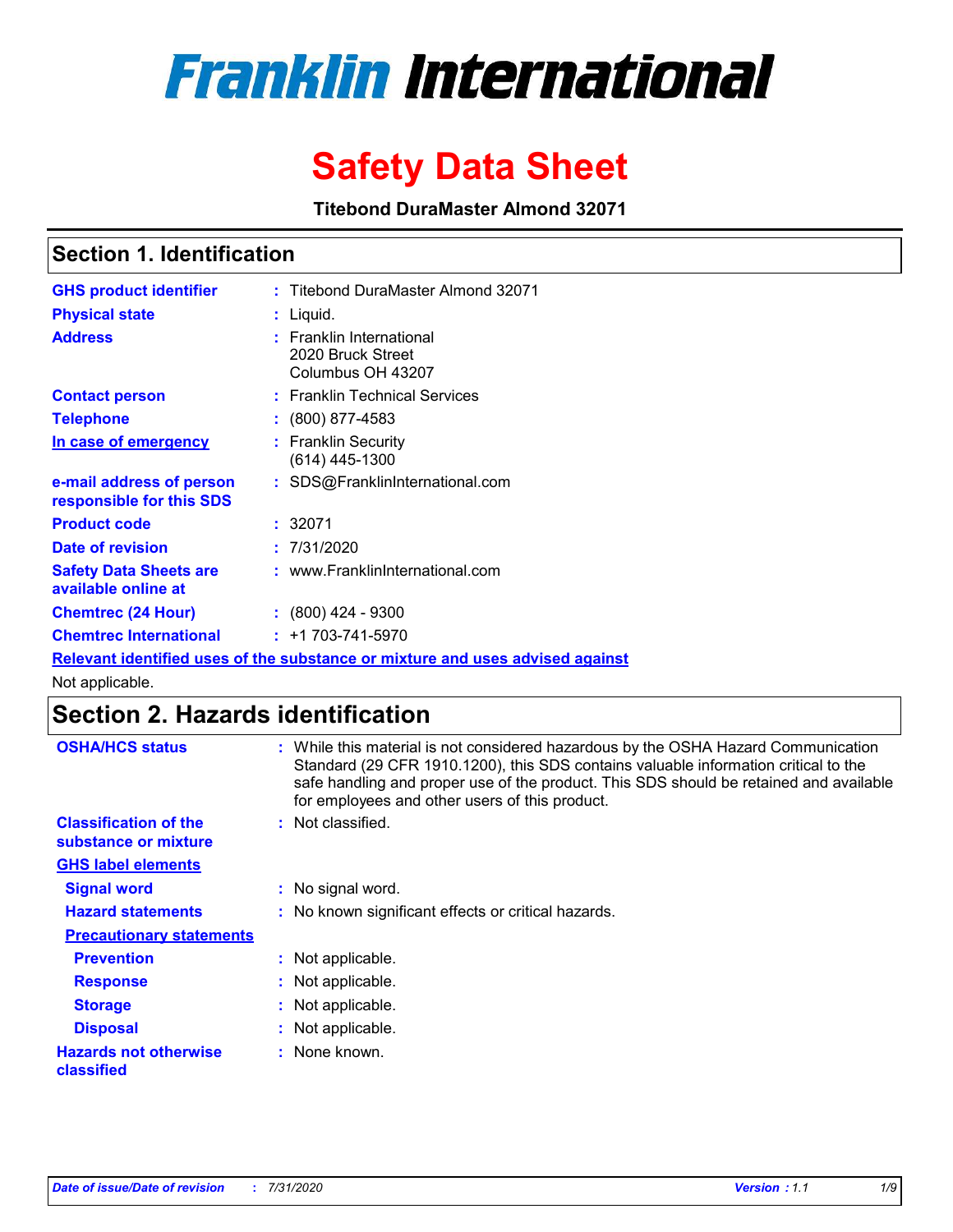# **Section 3. Composition/information on ingredients**

**Substance/mixture :** Mixture

Any concentration shown as a range is to protect confidentiality or is due to batch variation.

**There are no ingredients present which, within the current knowledge of the supplier and in the concentrations applicable, are classified as hazardous to health or the environment and hence require reporting in this section. Occupational exposure limits, if available, are listed in Section 8.**

# **Section 4. First aid measures**

| <b>Description of necessary first aid measures</b>                                   |  |                                                                                                                                                                                                                                                                                                                                                |
|--------------------------------------------------------------------------------------|--|------------------------------------------------------------------------------------------------------------------------------------------------------------------------------------------------------------------------------------------------------------------------------------------------------------------------------------------------|
| <b>Eye contact</b>                                                                   |  | : Immediately flush eyes with plenty of water, occasionally lifting the upper and lower<br>eyelids. Check for and remove any contact lenses. Get medical attention if irritation<br>occurs.                                                                                                                                                    |
| <b>Inhalation</b>                                                                    |  | : Remove victim to fresh air and keep at rest in a position comfortable for breathing. Get<br>medical attention if needed.                                                                                                                                                                                                                     |
| <b>Skin contact</b>                                                                  |  | : Flush contaminated skin with plenty of water. Remove contaminated clothing and<br>shoes. Get medical attention if needed.                                                                                                                                                                                                                    |
| <b>Ingestion</b>                                                                     |  | : Wash out mouth with water. Remove victim to fresh air and keep at rest in a position<br>comfortable for breathing. If material has been swallowed and the exposed person is<br>conscious, give small quantities of water to drink. Do not induce vomiting unless<br>directed to do so by medical personnel. Get medical attention if needed. |
| Most important symptoms/effects, acute and delayed                                   |  |                                                                                                                                                                                                                                                                                                                                                |
| <b>Potential acute health effects</b>                                                |  |                                                                                                                                                                                                                                                                                                                                                |
| <b>Eye contact</b>                                                                   |  | : This product may irritate eyes upon contact.                                                                                                                                                                                                                                                                                                 |
| <b>Inhalation</b>                                                                    |  | : No known significant effects or critical hazards.                                                                                                                                                                                                                                                                                            |
| <b>Skin contact</b>                                                                  |  | : No known significant effects or critical hazards.                                                                                                                                                                                                                                                                                            |
| <b>Ingestion</b>                                                                     |  | : No known significant effects or critical hazards.                                                                                                                                                                                                                                                                                            |
| <b>Over-exposure signs/symptoms</b>                                                  |  |                                                                                                                                                                                                                                                                                                                                                |
| <b>Eye contact</b>                                                                   |  | : No specific data.                                                                                                                                                                                                                                                                                                                            |
| <b>Inhalation</b>                                                                    |  | : No specific data.                                                                                                                                                                                                                                                                                                                            |
| <b>Skin contact</b>                                                                  |  | : No specific data.                                                                                                                                                                                                                                                                                                                            |
| <b>Ingestion</b>                                                                     |  | : No specific data.                                                                                                                                                                                                                                                                                                                            |
| Indication of immediate medical attention and special treatment needed, if necessary |  |                                                                                                                                                                                                                                                                                                                                                |
| <b>Notes to physician</b>                                                            |  | : Treat symptomatically. Contact poison treatment specialist immediately if large<br>quantities have been ingested or inhaled.                                                                                                                                                                                                                 |
| <b>Specific treatments</b>                                                           |  | : No specific treatment.                                                                                                                                                                                                                                                                                                                       |
| <b>Protection of first-aiders</b>                                                    |  | : No action shall be taken involving any personal risk or without suitable training.                                                                                                                                                                                                                                                           |
|                                                                                      |  |                                                                                                                                                                                                                                                                                                                                                |

**See toxicological information (Section 11)**

# **Section 5. Fire-fighting measures**

| <b>Extinguishing media</b>                           |                                                                                       |
|------------------------------------------------------|---------------------------------------------------------------------------------------|
| <b>Suitable extinguishing</b><br>media               | : Use an extinguishing agent suitable for the surrounding fire.                       |
| Unsuitable extinguishing<br>media                    | : None known.                                                                         |
| <b>Specific hazards arising</b><br>from the chemical | : In a fire or if heated, a pressure increase will occur and the container may burst. |
| <b>Hazardous thermal</b><br>decomposition products   | : No specific data.                                                                   |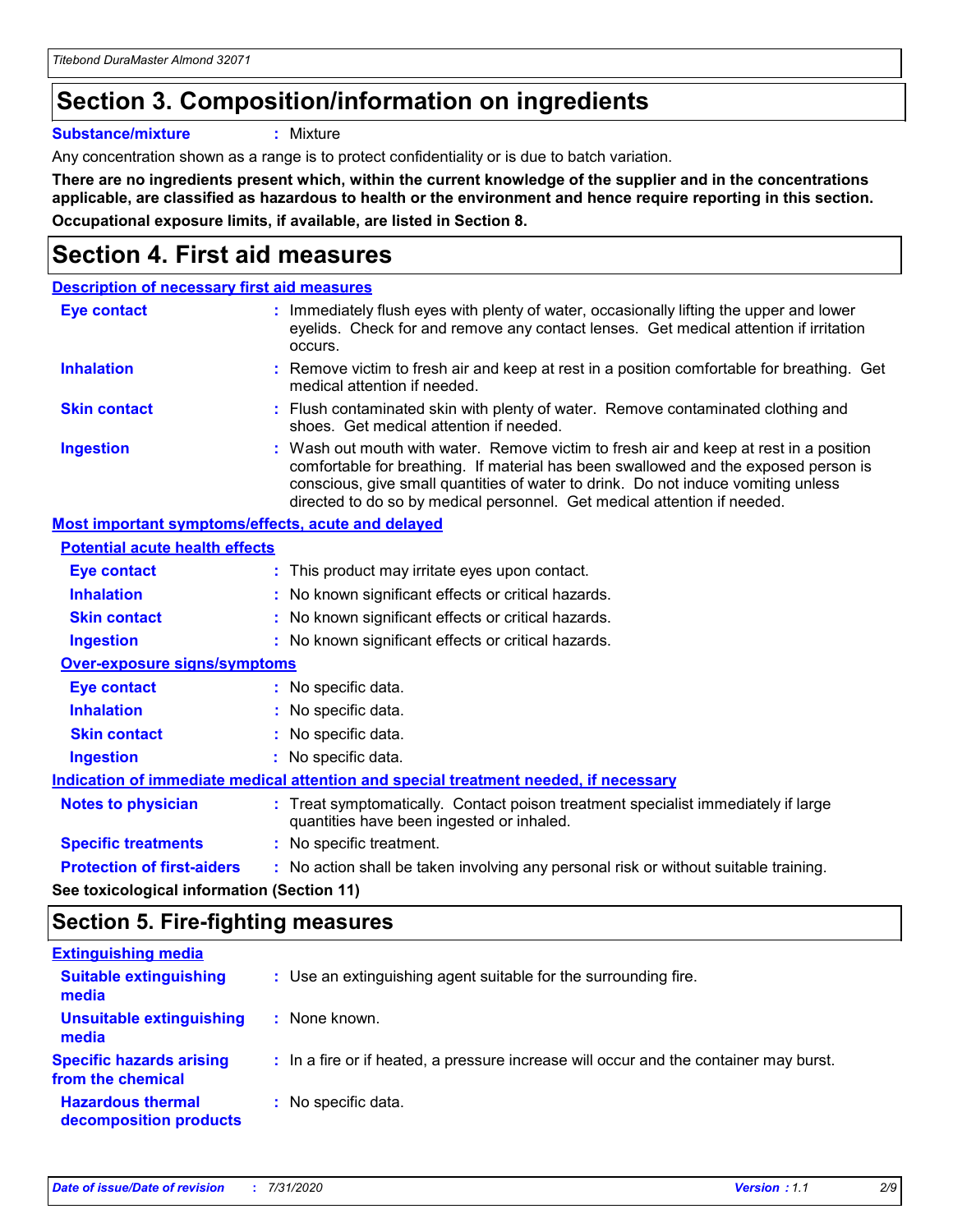### **Section 5. Fire-fighting measures**

| <b>Special protective actions</b><br>for fire-fighters | : Promptly isolate the scene by removing all persons from the vicinity of the incident if<br>there is a fire. No action shall be taken involving any personal risk or without suitable<br>training. |
|--------------------------------------------------------|-----------------------------------------------------------------------------------------------------------------------------------------------------------------------------------------------------|
| <b>Special protective</b>                              | Fire-fighters should wear appropriate protective equipment and self-contained breathing                                                                                                             |
| equipment for fire-fighters                            | apparatus (SCBA) with a full face-piece operated in positive pressure mode.                                                                                                                         |

# **Section 6. Accidental release measures**

| <b>Personal precautions, protective equipment and emergency procedures</b> |  |                                                                                                                                                                                                                                                                                                                                                                                                                                                                                                                                                                                            |
|----------------------------------------------------------------------------|--|--------------------------------------------------------------------------------------------------------------------------------------------------------------------------------------------------------------------------------------------------------------------------------------------------------------------------------------------------------------------------------------------------------------------------------------------------------------------------------------------------------------------------------------------------------------------------------------------|
| For non-emergency<br>personnel                                             |  | : No action shall be taken involving any personal risk or without suitable training.<br>Evacuate surrounding areas. Keep unnecessary and unprotected personnel from<br>entering. Do not touch or walk through spilled material. Put on appropriate personal<br>protective equipment.                                                                                                                                                                                                                                                                                                       |
| For emergency responders                                                   |  | : If specialized clothing is required to deal with the spillage, take note of any information in<br>Section 8 on suitable and unsuitable materials. See also the information in "For non-<br>emergency personnel".                                                                                                                                                                                                                                                                                                                                                                         |
| <b>Environmental precautions</b>                                           |  | : Avoid dispersal of spilled material and runoff and contact with soil, waterways, drains<br>and sewers. Inform the relevant authorities if the product has caused environmental<br>pollution (sewers, waterways, soil or air).                                                                                                                                                                                                                                                                                                                                                            |
| <b>Methods and materials for containment and cleaning up</b>               |  |                                                                                                                                                                                                                                                                                                                                                                                                                                                                                                                                                                                            |
| <b>Small spill</b>                                                         |  | : Stop leak if without risk. Move containers from spill area. Dilute with water and mop up<br>if water-soluble. Alternatively, or if water-insoluble, absorb with an inert dry material and<br>place in an appropriate waste disposal container. Dispose of via a licensed waste<br>disposal contractor.                                                                                                                                                                                                                                                                                   |
| <b>Large spill</b>                                                         |  | : Stop leak if without risk. Move containers from spill area. Prevent entry into sewers,<br>water courses, basements or confined areas. Wash spillages into an effluent treatment<br>plant or proceed as follows. Contain and collect spillage with non-combustible,<br>absorbent material e.g. sand, earth, vermiculite or diatomaceous earth and place in<br>container for disposal according to local regulations (see Section 13). Dispose of via a<br>licensed waste disposal contractor. Note: see Section 1 for emergency contact<br>information and Section 13 for waste disposal. |
|                                                                            |  |                                                                                                                                                                                                                                                                                                                                                                                                                                                                                                                                                                                            |

### **Section 7. Handling and storage**

#### **Precautions for safe handling**

| <b>Protective measures</b>                                                | : Put on appropriate personal protective equipment (see Section 8).                                                                                                                                                                                                                                                                                                                                                                                                                                                                                                                                                                                      |
|---------------------------------------------------------------------------|----------------------------------------------------------------------------------------------------------------------------------------------------------------------------------------------------------------------------------------------------------------------------------------------------------------------------------------------------------------------------------------------------------------------------------------------------------------------------------------------------------------------------------------------------------------------------------------------------------------------------------------------------------|
| <b>Advice on general</b><br>occupational hygiene                          | : Eating, drinking and smoking should be prohibited in areas where this material is<br>handled, stored and processed. Workers should wash hands and face before eating,<br>drinking and smoking. Remove contaminated clothing and protective equipment before<br>entering eating areas. See also Section 8 for additional information on hygiene<br>measures.                                                                                                                                                                                                                                                                                            |
| <b>Conditions for safe storage,</b><br>including any<br>incompatibilities | Store between the following temperatures: 5 to 38°C (41 to 100.4°F). Store in<br>accordance with local regulations. Store in original container protected from direct<br>sunlight in a dry, cool and well-ventilated area, away from incompatible materials (see<br>Section 10) and food and drink. Keep container tightly closed and sealed until ready for<br>use. Containers that have been opened must be carefully resealed and kept upright to<br>prevent leakage. Do not store in unlabeled containers. Use appropriate containment to<br>avoid environmental contamination. See Section 10 for incompatible materials before<br>handling or use. |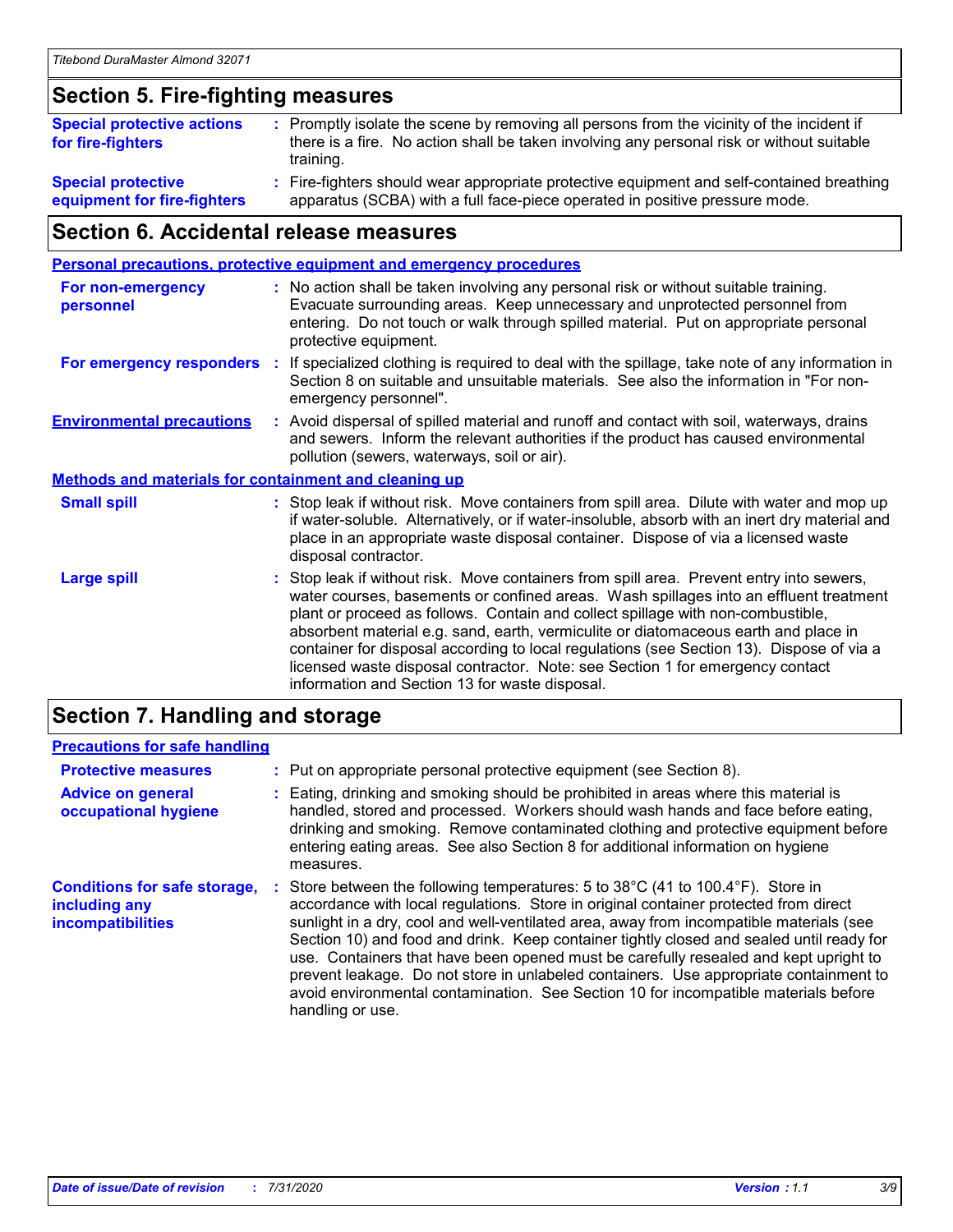# **Section 8. Exposure controls/personal protection**

#### **Control parameters**

| <b>Occupational exposure limits</b>               |                                                                                                                                                                                                                                                                                                                                                                                                   |
|---------------------------------------------------|---------------------------------------------------------------------------------------------------------------------------------------------------------------------------------------------------------------------------------------------------------------------------------------------------------------------------------------------------------------------------------------------------|
| None.                                             |                                                                                                                                                                                                                                                                                                                                                                                                   |
| <b>Appropriate engineering</b><br><b>controls</b> | : Good general ventilation should be sufficient to control worker exposure to airborne<br>contaminants.                                                                                                                                                                                                                                                                                           |
| <b>Environmental exposure</b><br><b>controls</b>  | : Emissions from ventilation or work process equipment should be checked to ensure<br>they comply with the requirements of environmental protection legislation. In some<br>cases, fume scrubbers, filters or engineering modifications to the process equipment<br>will be necessary to reduce emissions to acceptable levels.                                                                   |
| <b>Individual protection measures</b>             |                                                                                                                                                                                                                                                                                                                                                                                                   |
| <b>Hygiene measures</b>                           | : Wash hands, forearms and face thoroughly after handling chemical products, before<br>eating, smoking and using the lavatory and at the end of the working period.<br>Appropriate techniques should be used to remove potentially contaminated clothing.<br>Wash contaminated clothing before reusing. Ensure that eyewash stations and safety<br>showers are close to the workstation location. |
| <b>Eye/face protection</b>                        | : Safety eyewear complying with an approved standard should be used when a risk<br>assessment indicates this is necessary to avoid exposure to liquid splashes, mists,<br>gases or dusts. If contact is possible, the following protection should be worn, unless<br>the assessment indicates a higher degree of protection: safety glasses with side-<br>shields.                                |
| <b>Skin protection</b>                            |                                                                                                                                                                                                                                                                                                                                                                                                   |
| <b>Hand protection</b>                            | : Chemical-resistant, impervious gloves complying with an approved standard should be<br>worn at all times when handling chemical products if a risk assessment indicates this is<br>necessary.                                                                                                                                                                                                   |
| <b>Body protection</b>                            | : Personal protective equipment for the body should be selected based on the task being<br>performed and the risks involved and should be approved by a specialist before<br>handling this product.                                                                                                                                                                                               |
| <b>Other skin protection</b>                      | : Appropriate footwear and any additional skin protection measures should be selected<br>based on the task being performed and the risks involved and should be approved by a<br>specialist before handling this product.                                                                                                                                                                         |
| <b>Respiratory protection</b>                     | Based on the hazard and potential for exposure, select a respirator that meets the<br>appropriate standard or certification. Respirators must be used according to a<br>respiratory protection program to ensure proper fitting, training, and other important<br>aspects of use.                                                                                                                 |

# **Section 9. Physical and chemical properties**

| <b>Appearance</b>                                                       |                                               |
|-------------------------------------------------------------------------|-----------------------------------------------|
| <b>Physical state</b>                                                   | : Liquid. [Paste.]                            |
| <b>Color</b>                                                            | $:$ Almond-like.                              |
| <b>Odor</b>                                                             | : Characteristic. [Slight]                    |
| <b>Odor threshold</b>                                                   | : Not available.                              |
| рH                                                                      | $: 6.5 \text{ to } 8$                         |
| <b>Melting point</b>                                                    | $:$ Not available.                            |
| <b>Boiling point</b>                                                    | : $100^{\circ}$ C (212 $^{\circ}$ F)          |
| <b>Flash point</b>                                                      | : Closed cup: >93.333°C (>200°F) [Setaflash.] |
| <b>Evaporation rate</b>                                                 | : Not available.                              |
| <b>Flammability (solid, gas)</b>                                        | : Not available.                              |
| <b>Lower and upper explosive : Not available.</b><br>(flammable) limits |                                               |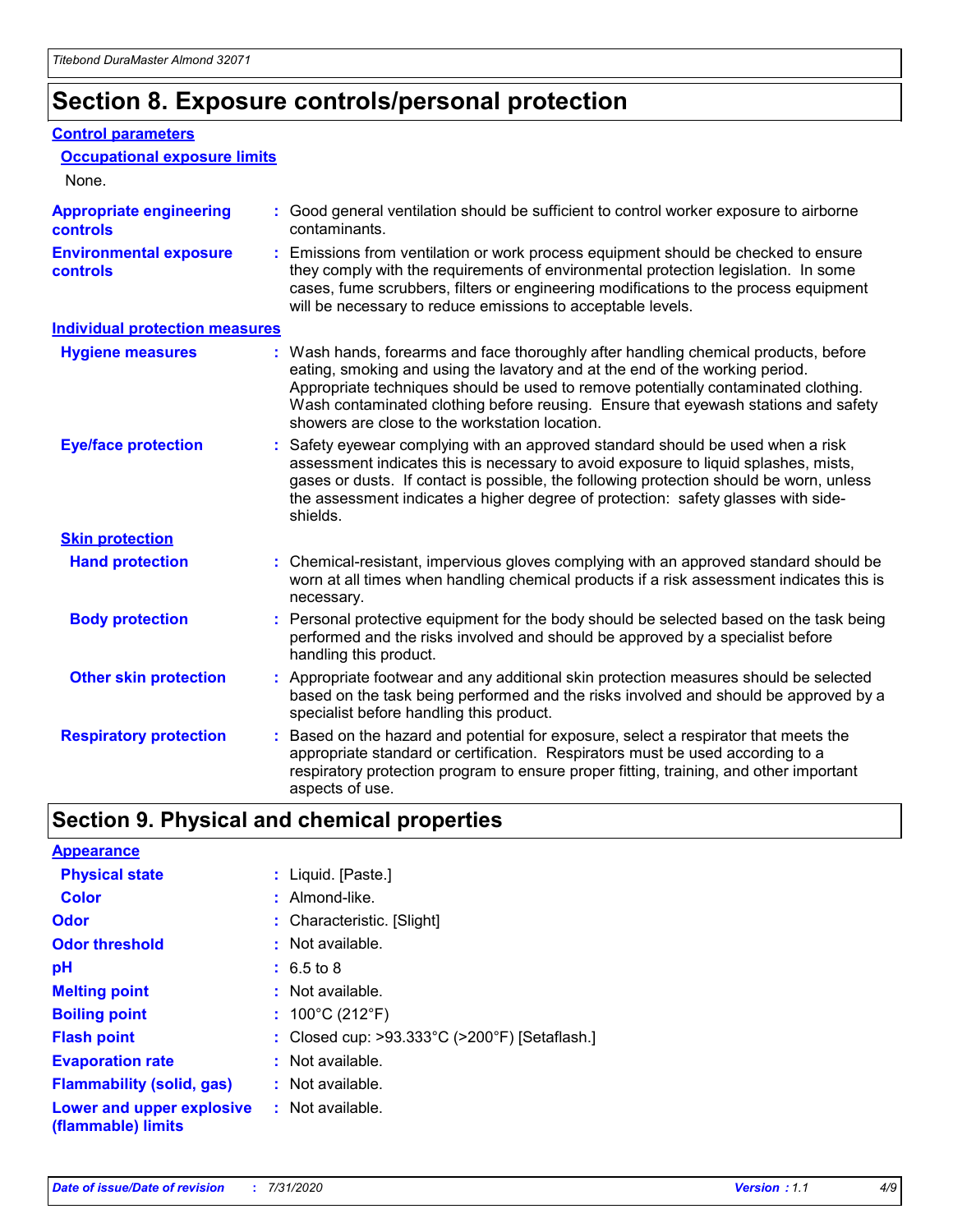### **Section 9. Physical and chemical properties**

| <b>VOC (less water, less)</b><br>exempt solvents) | $: 4$ g/l                                                                     |
|---------------------------------------------------|-------------------------------------------------------------------------------|
|                                                   | Not available.                                                                |
| <b>Vapor density</b>                              | : Not available.                                                              |
| <b>Relative density</b>                           | : 1.3                                                                         |
| <b>Solubility</b>                                 | : Very slightly soluble in the following materials: cold water and hot water. |
| <b>Solubility in water</b>                        | : Not available.                                                              |
| <b>Partition coefficient: n-</b><br>octanol/water | : Not available.                                                              |
| <b>Auto-ignition temperature</b>                  | : Not available.                                                              |
| <b>Decomposition temperature</b>                  | Not available.<br>÷.                                                          |
| <b>Viscosity</b>                                  | : Not available.                                                              |

# **Section 10. Stability and reactivity**

| <b>Reactivity</b>                            | : No specific test data related to reactivity available for this product or its ingredients.              |
|----------------------------------------------|-----------------------------------------------------------------------------------------------------------|
| <b>Chemical stability</b>                    | : The product is stable.                                                                                  |
| <b>Possibility of hazardous</b><br>reactions | : Under normal conditions of storage and use, hazardous reactions will not occur.                         |
| <b>Conditions to avoid</b>                   | : No specific data.                                                                                       |
| <b>Incompatible materials</b>                | : No specific data.                                                                                       |
| <b>Hazardous decomposition</b><br>products   | : Under normal conditions of storage and use, hazardous decomposition products should<br>not be produced. |

# **Section 11. Toxicological information**

#### **Information on toxicological effects**

#### **Acute toxicity**

Not available.

#### **Irritation/Corrosion**

Not available.

#### **Sensitization**

Not available.

#### **Mutagenicity**

Not available.

#### **Carcinogenicity**

Not available.

#### **Reproductive toxicity**

Not available.

### **Teratogenicity**

Not available.

#### **Specific target organ toxicity (single exposure)**

Not available.

#### **Specific target organ toxicity (repeated exposure)** Not available.

#### **Aspiration hazard**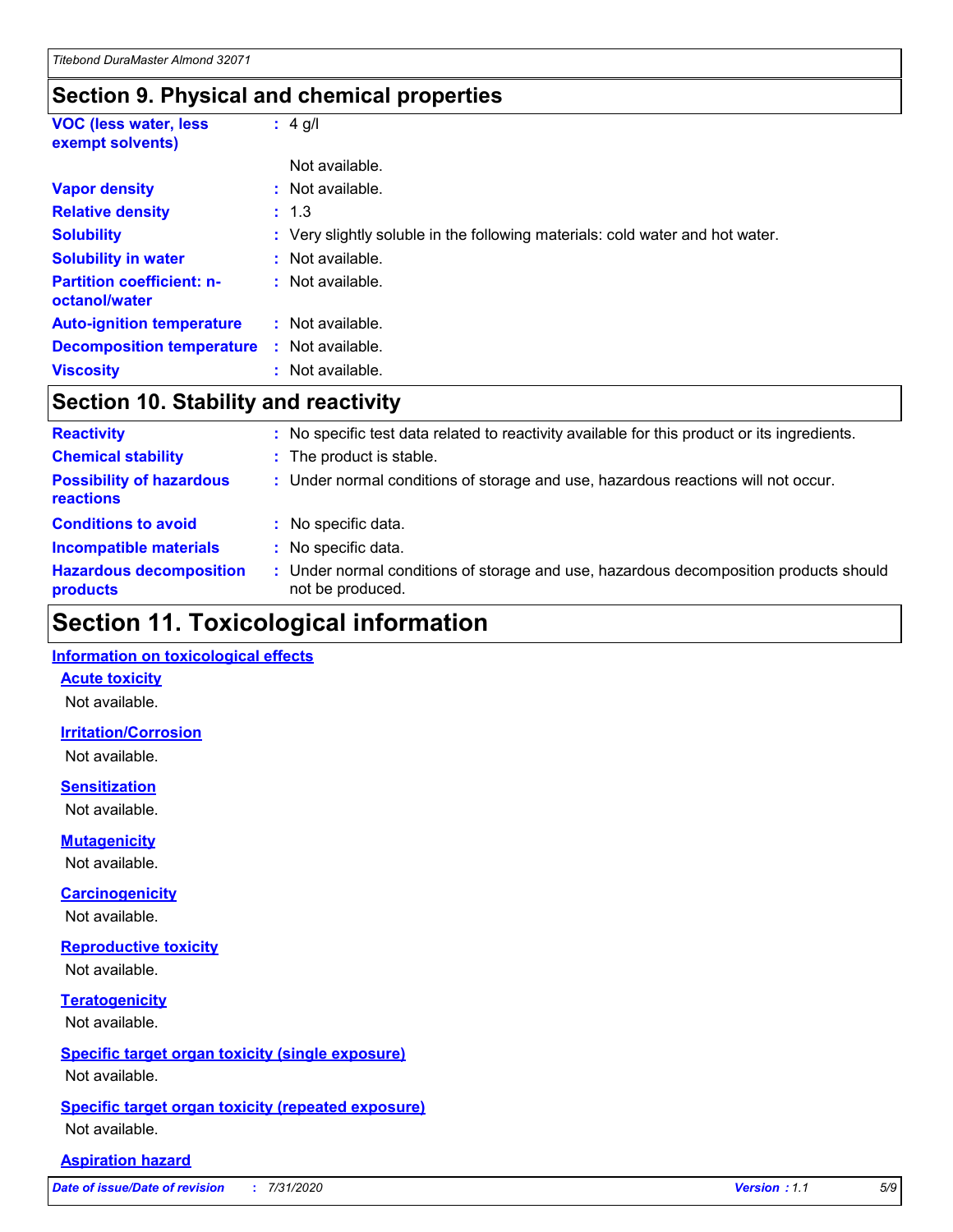# **Section 11. Toxicological information**

| Not available.                                         |                                                                                          |  |
|--------------------------------------------------------|------------------------------------------------------------------------------------------|--|
| <b>Information on the likely</b><br>routes of exposure | : Not available.                                                                         |  |
| <b>Potential acute health effects</b>                  |                                                                                          |  |
| <b>Eye contact</b>                                     | This product may irritate eyes upon contact.<br>÷.                                       |  |
| <b>Inhalation</b>                                      | No known significant effects or critical hazards.                                        |  |
| <b>Skin contact</b>                                    | No known significant effects or critical hazards.<br>t.                                  |  |
| <b>Ingestion</b>                                       | : No known significant effects or critical hazards.                                      |  |
|                                                        | <b>Symptoms related to the physical, chemical and toxicological characteristics</b>      |  |
| <b>Eye contact</b>                                     | : No specific data.                                                                      |  |
| <b>Inhalation</b>                                      | : No specific data.                                                                      |  |
| <b>Skin contact</b>                                    | : No specific data.                                                                      |  |
| <b>Ingestion</b>                                       | : No specific data.                                                                      |  |
|                                                        | Delayed and immediate effects and also chronic effects from short and long term exposure |  |
| <b>Short term exposure</b>                             |                                                                                          |  |
| <b>Potential immediate</b><br>effects                  | : Not available.                                                                         |  |
| <b>Potential delayed effects</b>                       | : Not available.                                                                         |  |
| <b>Long term exposure</b>                              |                                                                                          |  |
| <b>Potential immediate</b><br>effects                  | : Not available.                                                                         |  |
| <b>Potential delayed effects</b>                       | : Not available.                                                                         |  |
| <b>Potential chronic health effects</b>                |                                                                                          |  |
| Not available.                                         |                                                                                          |  |
| <b>General</b>                                         | : No known significant effects or critical hazards.                                      |  |
| <b>Carcinogenicity</b>                                 | No known significant effects or critical hazards.                                        |  |
| <b>Mutagenicity</b>                                    | No known significant effects or critical hazards.<br>t.                                  |  |
| <b>Teratogenicity</b>                                  | No known significant effects or critical hazards.                                        |  |
| <b>Developmental effects</b>                           | No known significant effects or critical hazards.                                        |  |
| <b>Fertility effects</b>                               | No known significant effects or critical hazards.                                        |  |
| <b>Numerical measures of toxicity</b>                  |                                                                                          |  |
| <b>Acute toxicity estimates</b>                        |                                                                                          |  |

Not available.

# **Section 12. Ecological information**

| <b>Toxicity</b>                                         |                                                     |              |     |
|---------------------------------------------------------|-----------------------------------------------------|--------------|-----|
| Not available.                                          |                                                     |              |     |
| <b>Persistence and degradability</b>                    |                                                     |              |     |
| Not available.                                          |                                                     |              |     |
| <b>Bioaccumulative potential</b>                        |                                                     |              |     |
| Not available.                                          |                                                     |              |     |
| <b>Mobility in soil</b>                                 |                                                     |              |     |
| <b>Soil/water partition</b><br><b>coefficient (Koc)</b> | : Not available.                                    |              |     |
| <b>Other adverse effects</b>                            | : No known significant effects or critical hazards. |              |     |
| <b>Date of issue/Date of revision</b>                   | 7/31/2020                                           | Version: 1.1 | 6/9 |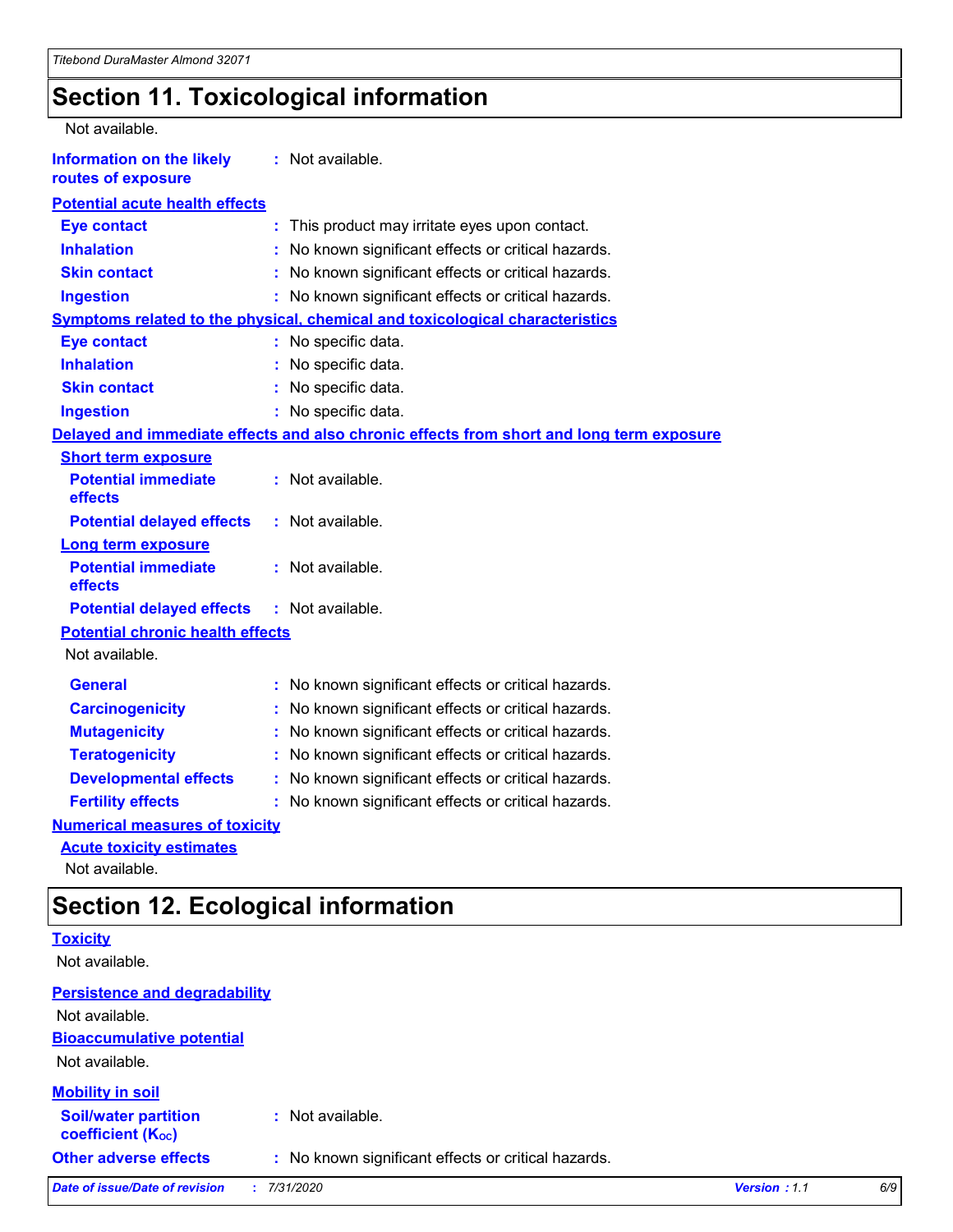# **Section 13. Disposal considerations**

#### **Disposal methods :**

The generation of waste should be avoided or minimized wherever possible. Disposal of this product, solutions and any by-products should at all times comply with the requirements of environmental protection and waste disposal legislation and any regional local authority requirements. Dispose of surplus and non-recyclable products via a licensed waste disposal contractor. Waste should not be disposed of untreated to the sewer unless fully compliant with the requirements of all authorities with jurisdiction. Waste packaging should be recycled. Incineration or landfill should only be considered when recycling is not feasible. This material and its container must be disposed of in a safe way. Empty containers or liners may retain some product residues. Avoid dispersal of spilled material and runoff and contact with soil, waterways, drains and sewers.

# **Section 14. Transport information**

|                                      | <b>DOT</b><br><b>Classification</b> | <b>TDG</b><br><b>Classification</b> | <b>Mexico</b><br><b>Classification</b> | <b>ADR/RID</b>           | <b>IMDG</b>              | <b>IATA</b>              |
|--------------------------------------|-------------------------------------|-------------------------------------|----------------------------------------|--------------------------|--------------------------|--------------------------|
| <b>UN number</b>                     | Not regulated.                      | Not regulated.                      | Not regulated.                         | Not regulated.           | Not regulated.           | Not regulated.           |
| <b>UN proper</b><br>shipping name    | $\qquad \qquad -$                   | $\qquad \qquad -$                   |                                        |                          |                          | $\overline{\phantom{0}}$ |
| <b>Transport</b><br>hazard class(es) | $\overline{\phantom{a}}$            | $\overline{\phantom{a}}$            | $\overline{\phantom{a}}$               | $\overline{\phantom{a}}$ | $\overline{\phantom{a}}$ | $\overline{\phantom{a}}$ |
| <b>Packing group</b>                 | $\overline{\phantom{a}}$            |                                     |                                        | -                        |                          | -                        |
| <b>Environmental</b><br>hazards      | No.                                 | No.                                 | No.                                    | No.                      | No.                      | No.                      |

# **Section 15. Regulatory information**

#### **U.S. Federal regulations SARA 302/304** No products were found. **Composition/information on ingredients**

#### **SARA 304 RQ :** Not applicable.

### **SARA 311/312**

**Classification :** Not applicable.

#### **Composition/information on ingredients**

No products were found.

| <b>State regulations</b> |     |
|--------------------------|-----|
| <b>Massachusetts</b>     | : N |
| <b>New York</b>          | : N |

- one of the components are listed.
- one of the components are listed.
- **New Jersey :** None of the components are listed.
- **Pennsylvania :** None of the components are listed.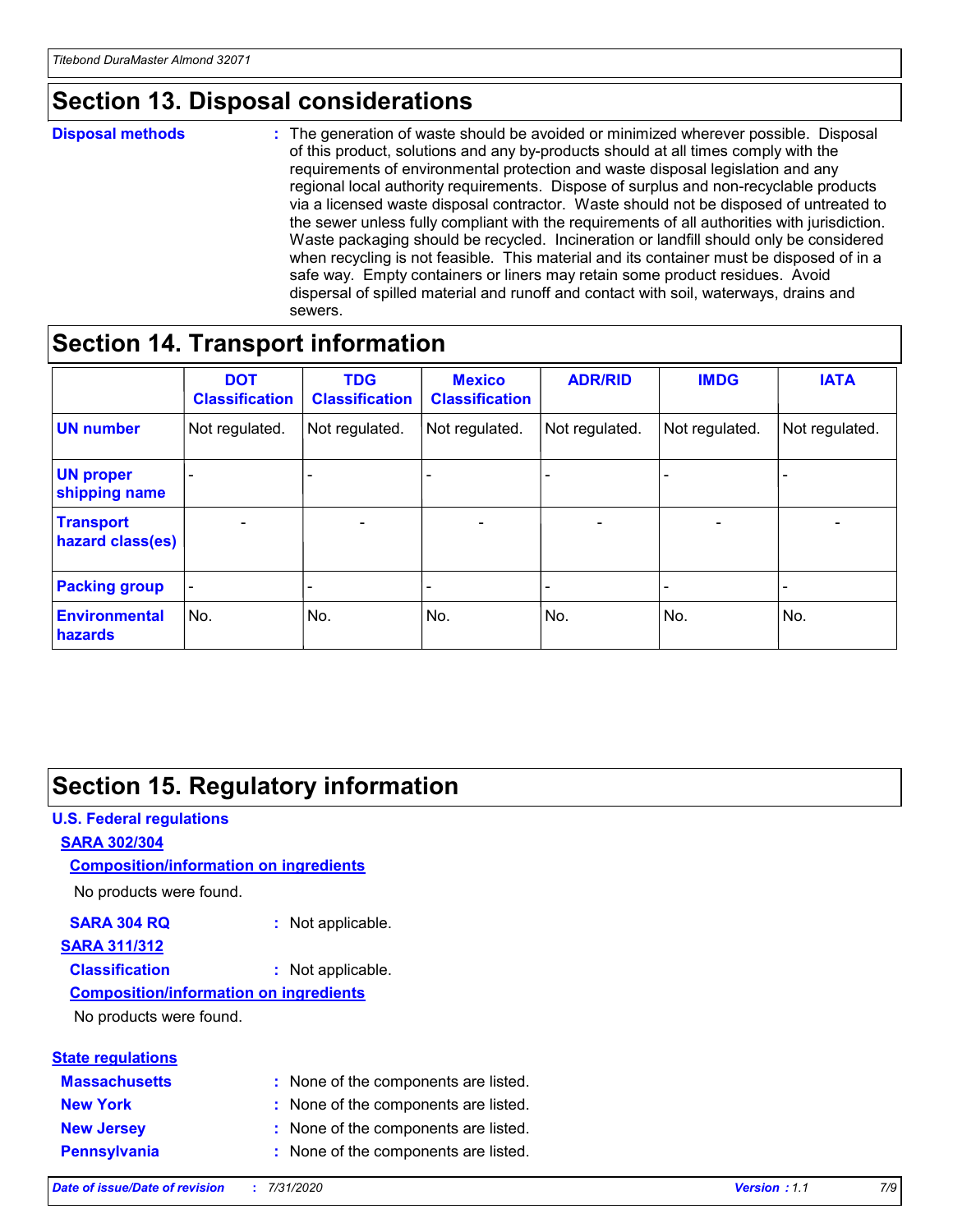# **Section 15. Regulatory information**

#### **California Prop. 65**

This product does not require a Safe Harbor warning under California Prop. 65.

#### **International regulations**

**Chemical Weapon Convention List Schedules I, II & III Chemicals**

Not listed.

#### **Montreal Protocol**

Not listed.

**Stockholm Convention on Persistent Organic Pollutants** Not listed.

**UNECE Aarhus Protocol on POPs and Heavy Metals**

Not listed.

#### **Inventory list**

**China :** Not determined.

**United States TSCA 8(b) inventory**

**:** All components are active or exempted.

# **Section 16. Other information**

**Hazardous Material Information System (U.S.A.)**



**Caution: HMIS® ratings are based on a 0-4 rating scale, with 0 representing minimal hazards or risks, and 4 representing significant hazards or risks. Although HMIS® ratings and the associated label are not required on SDSs or products leaving a facility under 29 CFR 1910.1200, the preparer may choose to provide them. HMIS® ratings are to be used with a fully implemented HMIS® program. HMIS® is a registered trademark and service mark of the American Coatings Association, Inc.**

**The customer is responsible for determining the PPE code for this material. For more information on HMIS® Personal Protective Equipment (PPE) codes, consult the HMIS® Implementation Manual.**

#### **National Fire Protection Association (U.S.A.)**



**Reprinted with permission from NFPA 704-2001, Identification of the Hazards of Materials for Emergency Response Copyright ©1997, National Fire Protection Association, Quincy, MA 02269. This reprinted material is not the complete and official position of the National Fire Protection Association, on the referenced subject which is represented only by the standard in its entirety.**

**Copyright ©2001, National Fire Protection Association, Quincy, MA 02269. This warning system is intended to be interpreted and applied only by properly trained individuals to identify fire, health and reactivity hazards of chemicals. The user is referred to certain limited number of chemicals with recommended classifications in NFPA 49 and NFPA 325, which would be used as a guideline only. Whether the chemicals are classified by NFPA or not, anyone using the 704 systems to classify chemicals does so at their own risk.**

#### **Procedure used to derive the classification**